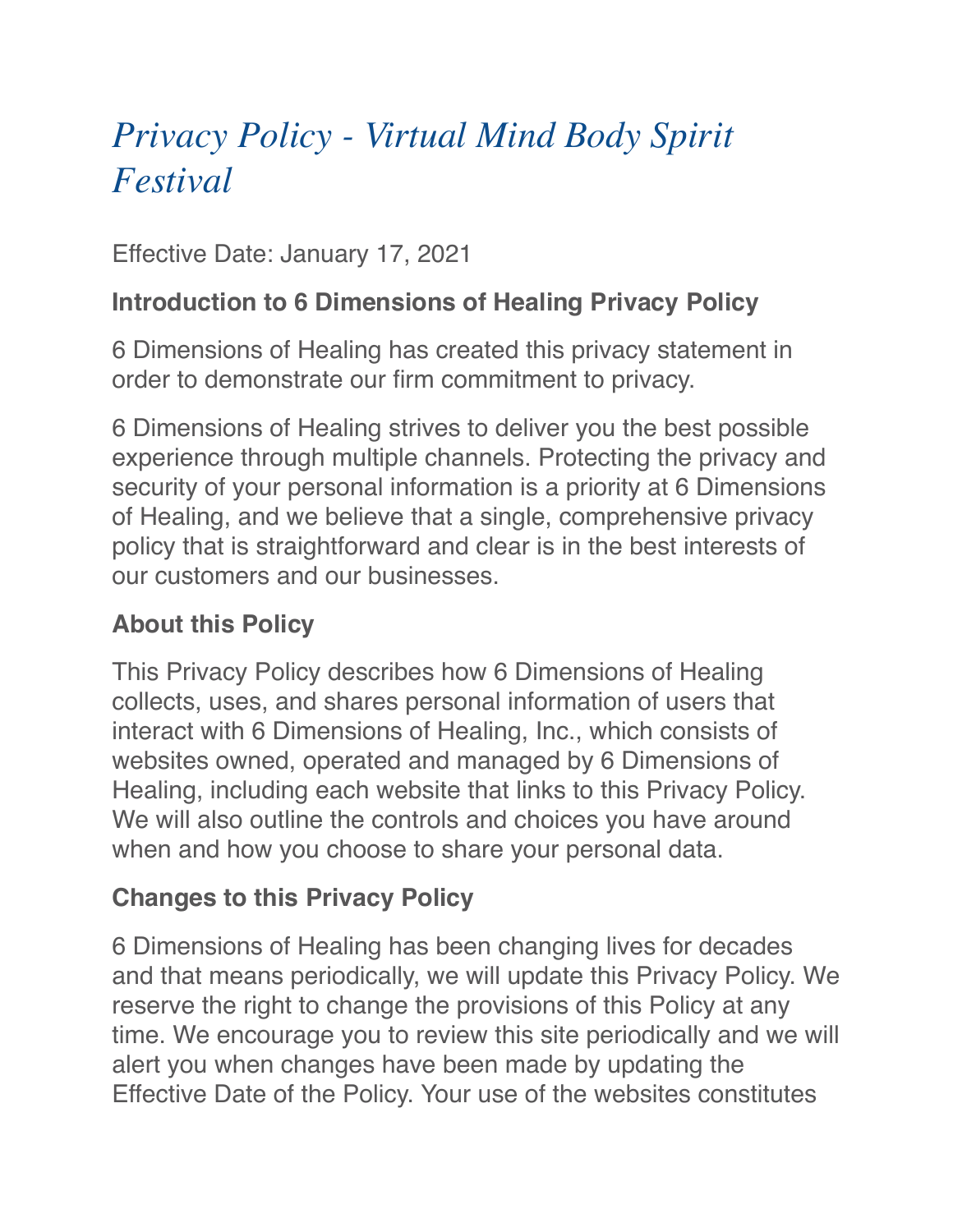consent to any changes in the Policy as in effect on the date of such use.

## **Data Collected**

When you interact with our site, we collect two types of information: Personally Identifiable Information (PII) and Non-Personally Identifiable Information (NPII). The processing of personal data is governed by the General Data Protection Regulation 2016/679 (the "GDPR"). Under the EU's General Data Protection Regulation (GDPR) personal data is defined as:

"Any information relating to an identified or identifiable natural person ('data subject'); an identifiable natural person is one who can be identified, directly or indirectly, in particular by reference to an identifier such as a name, an identification number, location data, an online identifier or to one or more factors specific to the physical, physiological, genetic, mental, economic, cultural or social identity of that natural person."

6 Dimensions of Healing complies with its obligations under GDPR by keeping personal data up to date; by storing and destroying it securely; by not collecting or retaining excessive amounts of data; by protecting personal data from loss, misuse, unauthorized access and disclosure and by ensuring that appropriate technical measures are in place to protect personal data.

Our online e-newsletter(s) asks users to give us contact information including name, e-mail address, and other optional communication preferences such as topics of interest, products of interest, birth date and gender.

When creating a free user account, we ask users to create a username, password and to choose their time zone preferences.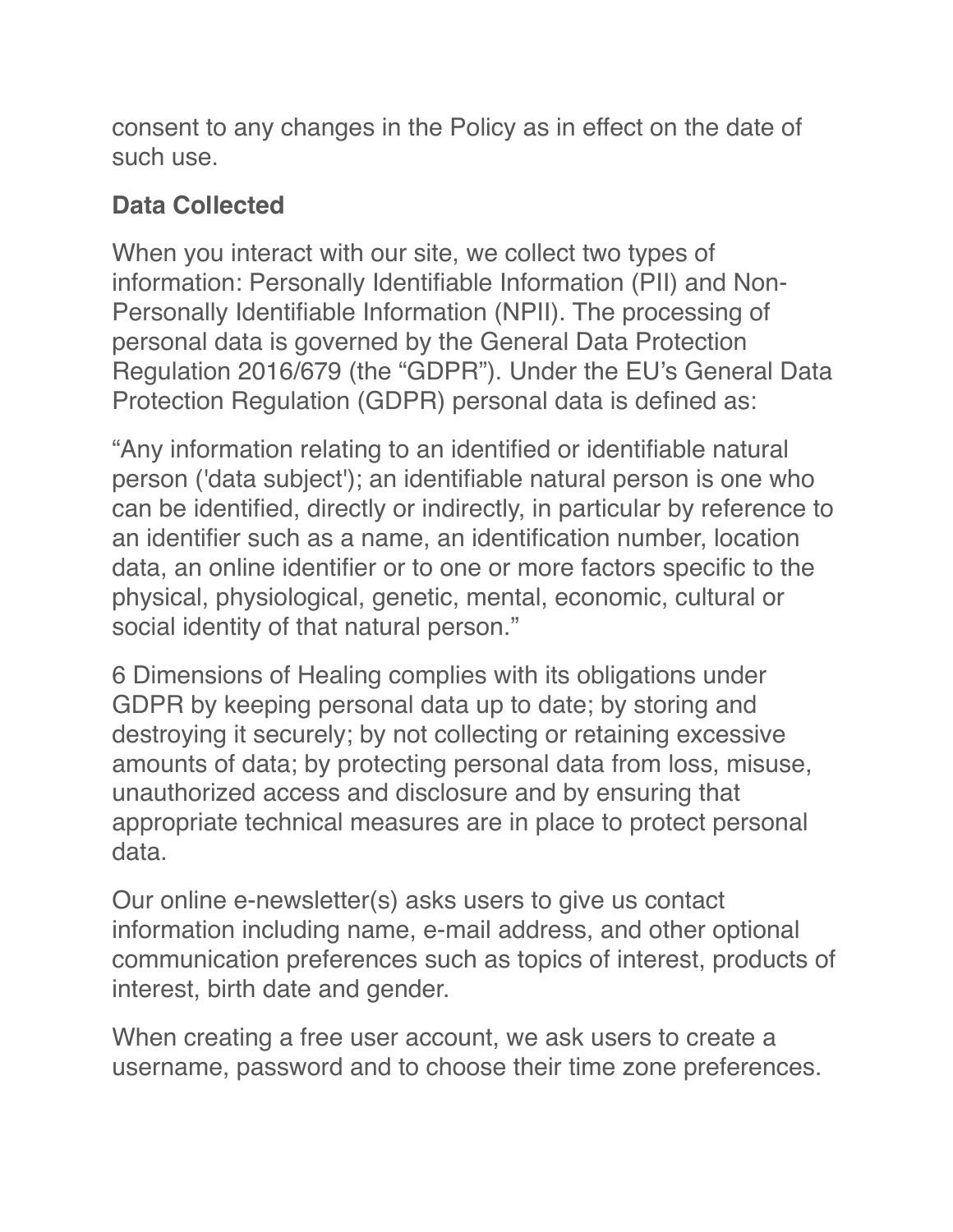To fulfill order requests, we collect contact information including name, billing address, shipping address, financial payment information, and names of live event attendees. We do not store your credit card data on any of our servers and are fully PCI compliant.

If you apply for a job with 6 Dimensions of Healing, we may ask you to provide more detailed and sensitive personal information required for compliance with our hiring and equal opportunity policies and practices.

Our website includes customer testimonials and product reviews where you may post information, or we may post information with your consent.

Through the contact us form and customer care channels (such as live chat), we may ask users to share information about their devices, platforms, internet connection, device settings, plug-ins, and other items for troubleshooting incoming inquiries.

We also collect some information automatically when you visit our website(s) or log into one of our platform(s). This includes IP address and other online identifiers. We also record the pages that you visit, products you interacted with and other information about your activity on the site(s).

Non-Personally Identifiable Information ("NPII") data is collected by 6 Dimensions of Healing and ad technology partners and is used for retargeting. We, and/or one or more of our ad technology partners, may collect NPII from people who visit our website(s). This data is anonymous, and can include information such as web pages you've viewed, date and time of pageviews, domain type, location information associated with your IP address, and your interactions to an ad delivered by us or our ad technology partners. Our ad technology partners use different methods to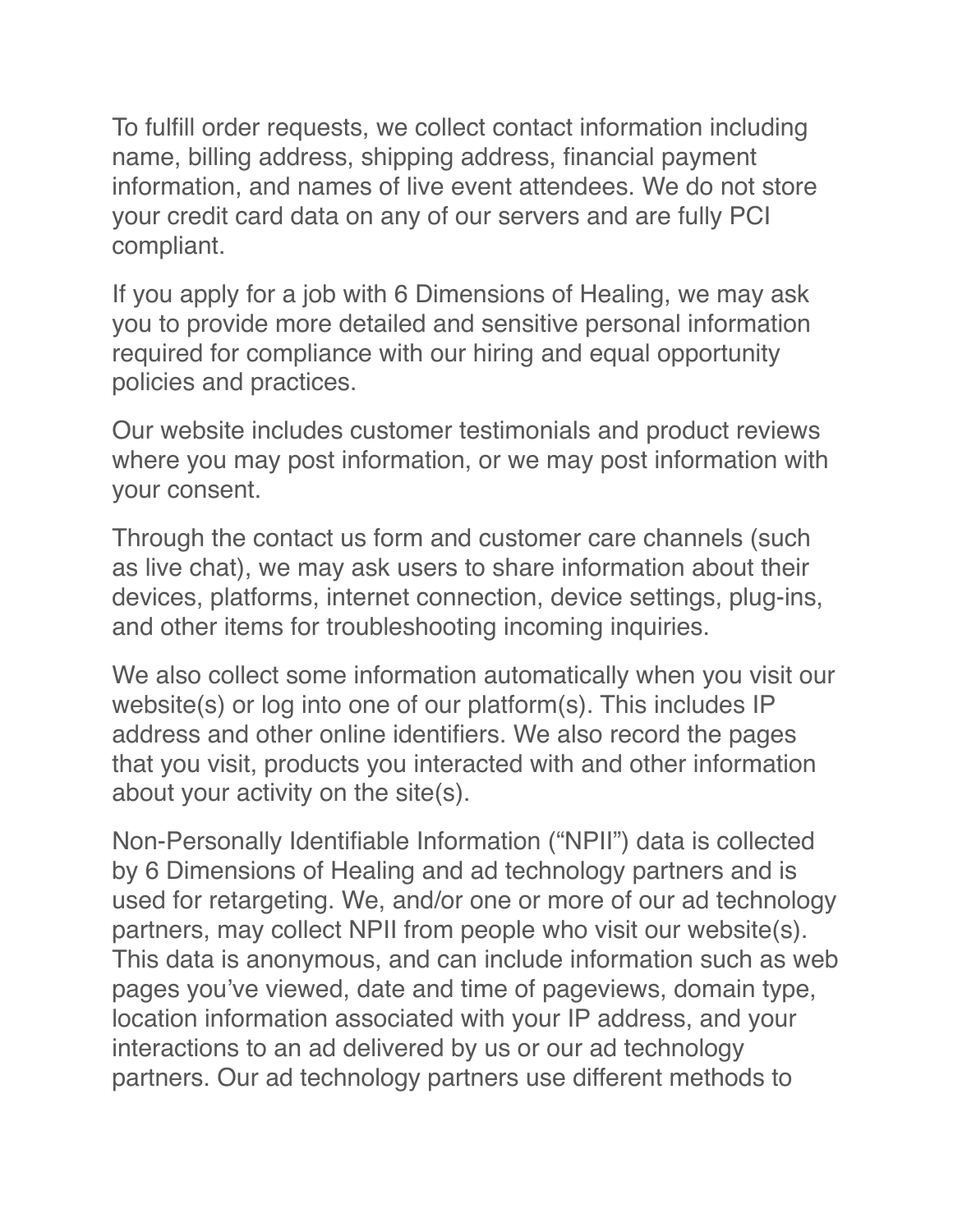collect this type of data, including cookies and web beacons (pixel tags or clear gifs).

## **Our Use of Data**

6 Dimensions of Healing may use your personal information to:

- Provide products and services
- Send requested product or service information
- Send marketing communications through subscribed channels about news, products, offers and events
- Send you emails, chats, or push notifications to otherwise respond to questions, concerns and customer support inquiries
- Enable us to process orders for products and services from 6 Dimensions of Healing websites
- Send email confirmations, receipts and other transactional emails related to orders from 6 Dimensions of Healing websites
- Provide you with continuing access to your customer account on 6 Dimensions of Healing websites, including your order history and access to digital products, event passes and subscription services
- Administer membership records
- Contact you (where necessary) in relation to orders
- Maintain our own accounts and records
- Create demographic automatic decision-making profiles for our subscribers, members, and visitors to target our email alerts, website marketing, push notifications, banners, special offers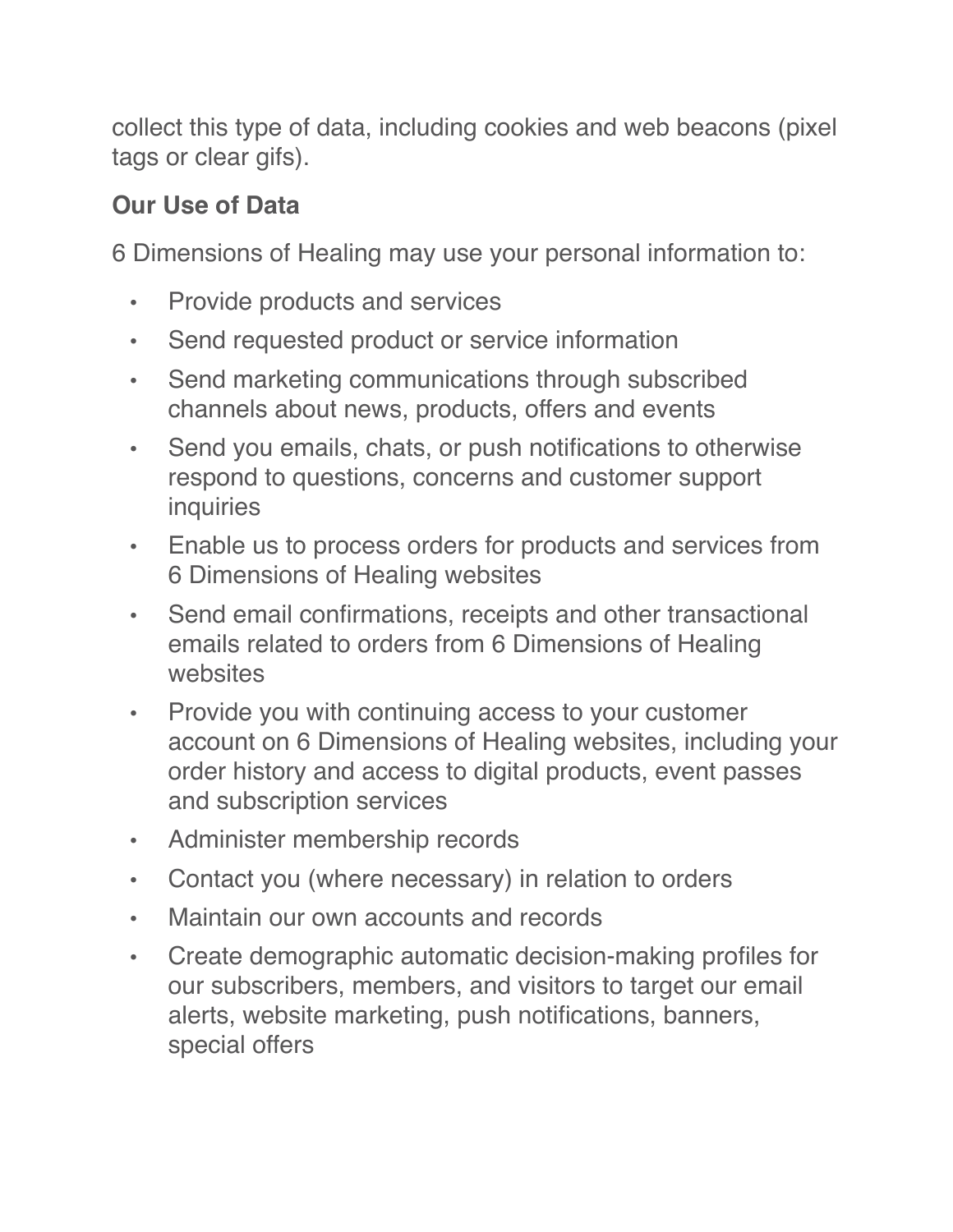- Personalize your experience using automated decisionmaking for products, services, personalized content, recommendations, and features
- Improve the services we offer you, or the functionality of our site(s) and ensure technical functionality
- Process your payment or prevent or detect fraud

# **Payment Data**

Financial information that is collected is used to bill the user for products and services. We do not store credit card details nor do we share customer details with any 3rd parties in a manner that personally identifies the customer.

If you sign up for a membership, payment plan or purchase any of our paid subscription service, your credit or debit card information (such as card type and expiration date) and other financial data that we need to process your payment may be collected and stored by us and/or the payment processors with which we work. We may also collect some limited information, such as your postal code, mobile number, and details of your transaction history, all of which are necessary to provide the Service. In addition, the payment processors generally provide us with some limited information related to you, such as a unique token that enables you to make additional purchases using the information they've stored, and your card's type, expiration date, and certain digits of your card number.

## **Legal basis for processing your personal data**

Article 6 of the General Data Protection Regulation (2016/679) states that:

1. "Processing shall be lawful only if and to the extent that at least one of the following applies: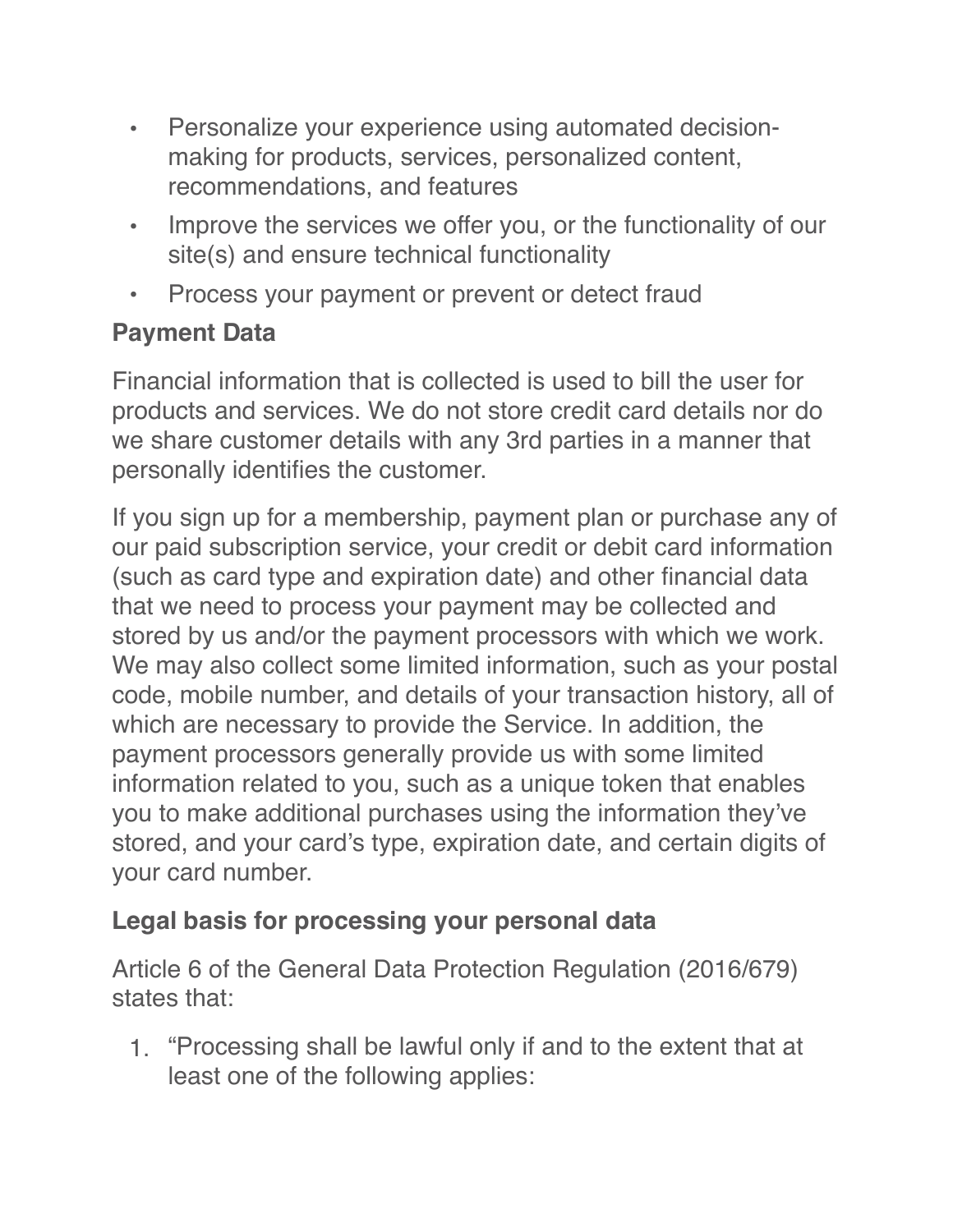- a. the data subject has given consent to the processing of his or her personal data for one or more specific purposes;
- b. processing is necessary for the performance of a contract to which the data subject is party or in order to take steps at the request of the data subject prior to entering into a contract;
- c. processing is necessary for compliance with a legal obligation to which the controller is subject;
- d. processing is necessary in order to protect the vital interests of the data subject or of another natural person;
- e. processing is necessary for the performance of a task carried out in the public interest or in the exercise of official authority vested in the controller;
- f. processing is necessary for the purposes of the legitimate interests pursued by the controller or by a third party, except where such interests are overridden by the interests or fundamental rights and freedoms of the data subject which require protection of personal data, in particular where the data subject is a child.

Point (f) of the first subparagraph shall not apply to processing carried out by public authorities in the performance of their tasks."

#### **Data Retention**

We keep your personal data for no longer than reasonably necessary.

6 Dimensions of Healing will retain purchase accounting records, tax, VAT and GST records for a minimum of 6 years as required by law. We will retain your information for as long as your account is active or as needed to provide you with services. We will retain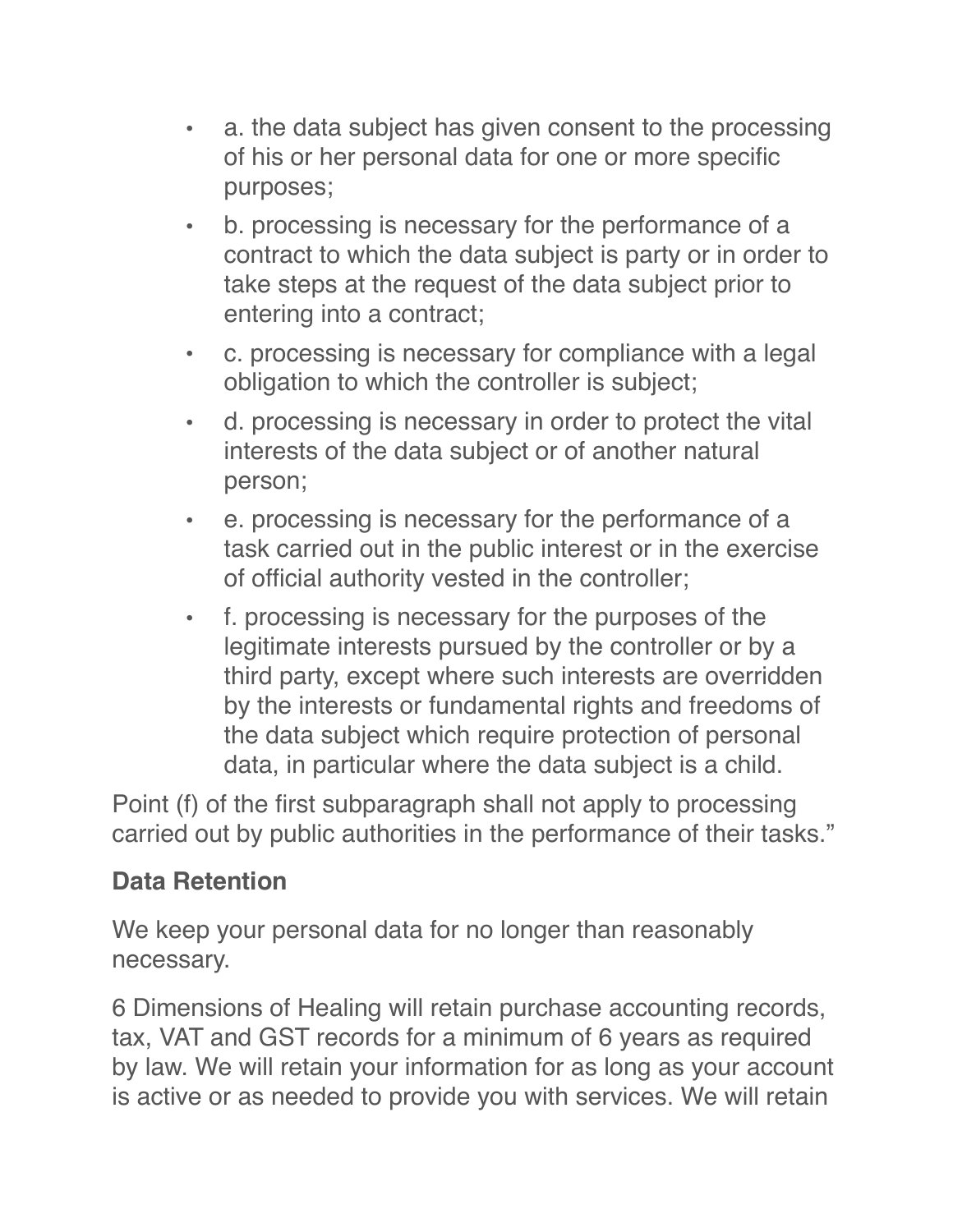and use your information as necessary to comply with our legal obligations, resolve disputes, and enforce our agreements.

Our data retention for physical product orders will not extend beyond 10 years, at which time your purchase data will be marked for permanent deletion and will no longer be accessible.

If you purchase a digital product, you will be asked to create a username and password to log into your customer account portal in order to access the product(s) purchased. Digital product purchases grant lifetime ownership and data will be retained in order to carry out our lifetime guarantee. If your digital product is not accessed within a 6-year period at any point in time, your account will be deemed inactive All inactive data will not be retained beyond 10 years at which time the data will be marked for permanent deletion.

When you register to receive emails from 6 Dimensions of Healing, your personal data is stored so that we can continue to send you relevant emails. You may request removal at any time at by contacting us at [info@6dhealing.com.](mailto:info@6dhealing.com)

6 Dimensions of Healing retains non-personally identified data, including encrypted, anonymized and pseudonymized data for 10 years.

#### **Third Party Websites and Services**

6 Dimensions of Healing may, from time to time, employ the services of other parties for dealing with certain processes necessary for the operation of the website(s). The data used by such parties is used only to the extent required by them to perform the services that we request. Any use for other purposes is strictly prohibited. Furthermore, any data that is processed by third parties will be processed within the terms of this privacy policy and in accordance with the Data Protection Act of 1998.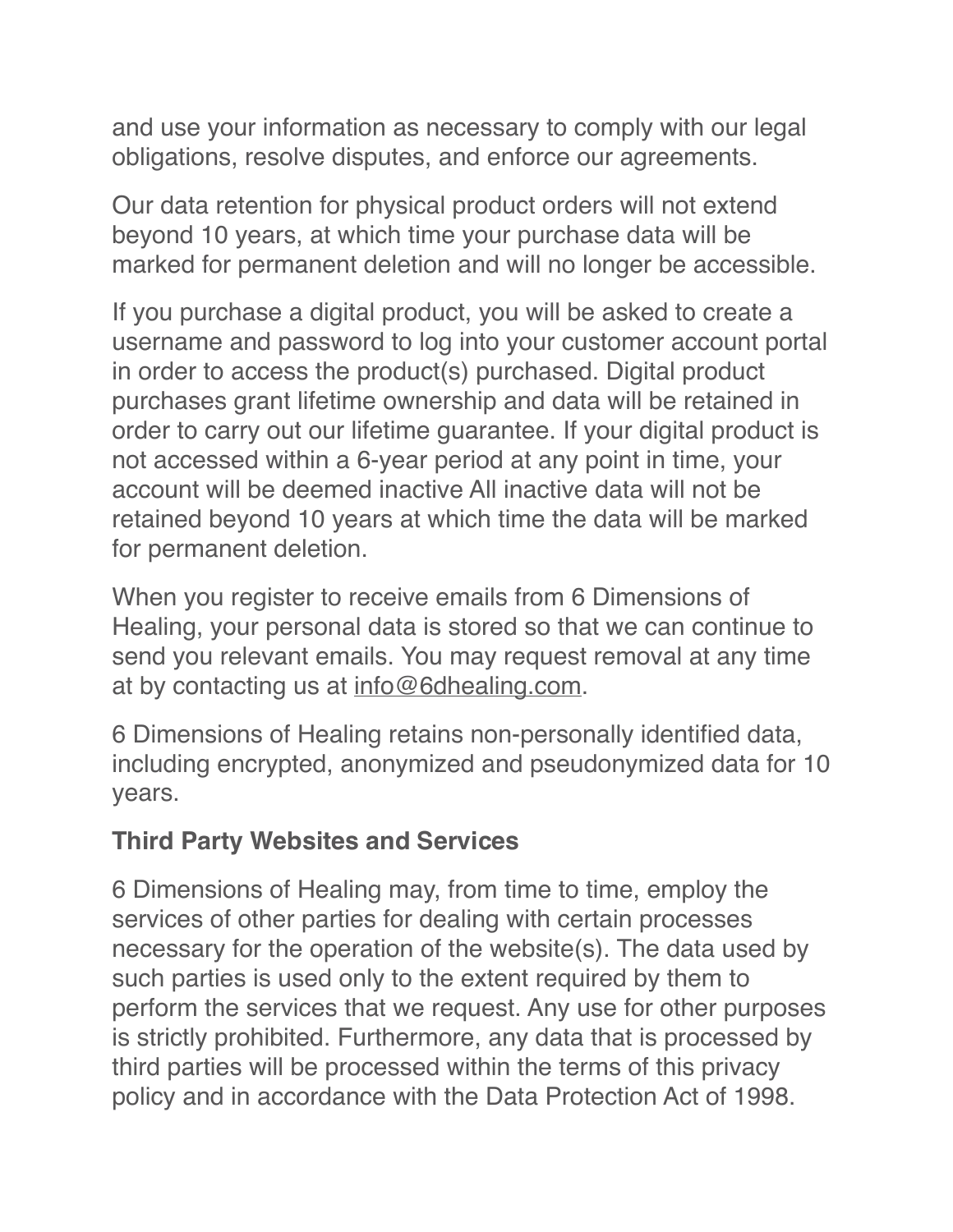Our website(s) includes social media features such as links to our Facebook, YouTube, Instagram, SoundCloud and Twitter pages. Your interactions with these features are governed by the privacy policy of the company providing it. If authorized by you, we may also access profile and other information from services like Facebook. When you use a 6 Dimensions of Healing app on a social networking site or choose to join (or "like") a 6 Dimensions of Healing page on a social networking site, the social networking site may provide us with certain information about you, including but not limited to your "likes." Please see the privacy policy for the applicable social networking site to learn more about how these sites share your personal information.

We work with third party service providers, including but not limited to Google Analytics, to help us better understand how you use the 6 Dimensions of Healing websites. These third party service providers will place cookies on your computer to collect information, such as how you were referred to the 6 Dimensions of Healing website, how you navigate around the 6 Dimensions of Healing website, what you purchase and what traffic is driven by various marketing methods. This information will help us to better serve you and provide you with more personalized information and product offerings. We do not allow third party service providers to collect your credit card information, e-mail address or password information. These third party service providers may only use your personal information to perform services for us and may not share your personal information with anyone else, or use it for any other purpose, except on an aggregated, non-personally identifiable basis.

6 Dimensions of Healing may, from time to time, provide links to other websites. We have no control over such websites and are not responsible for the content of these websites. This privacy policy does not extend to your use of such websites. You are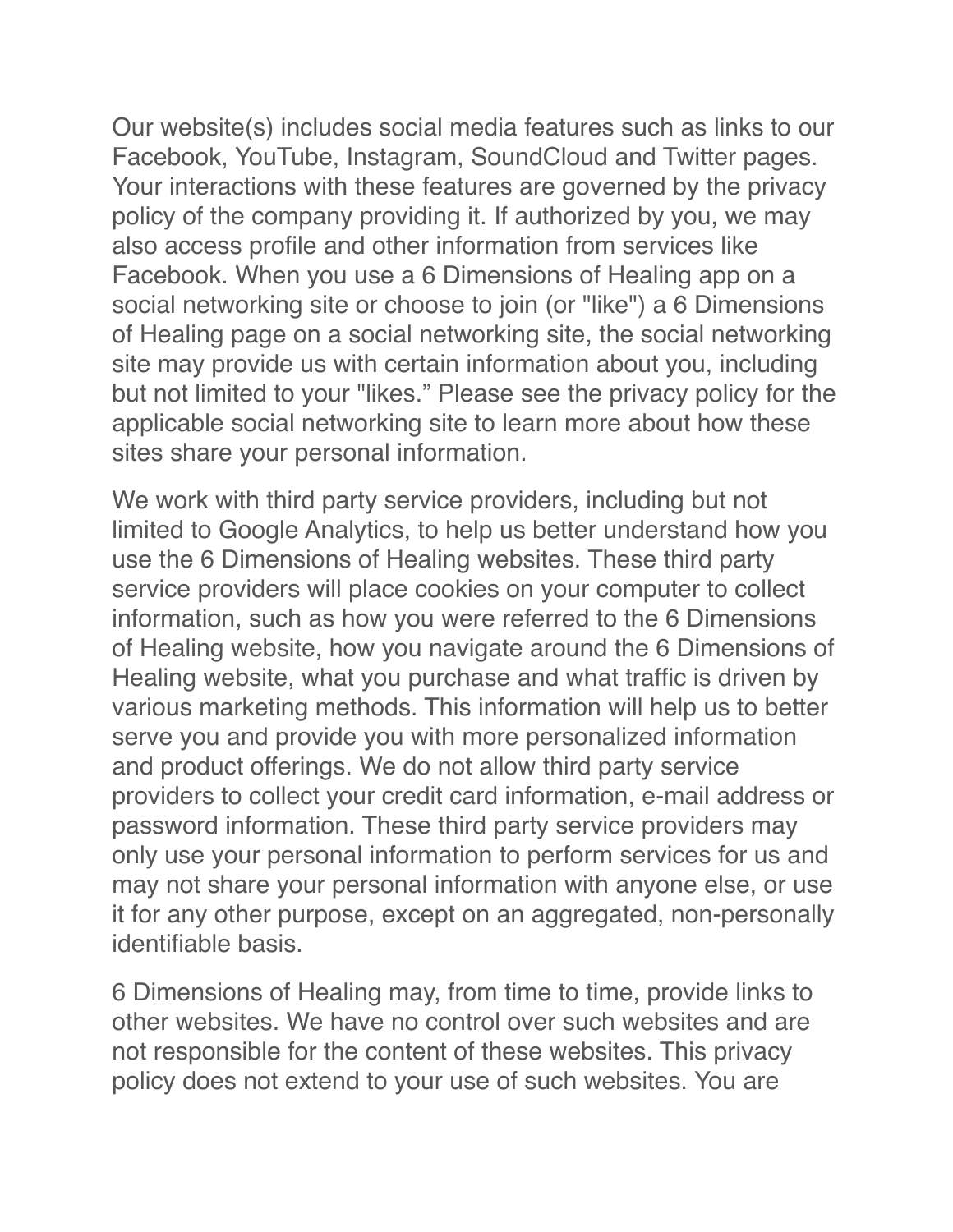advised to read the privacy policy or statement of other websites prior to using them.

## **Your Rights & Controlling Use of Your Data**

You have the right to ask us not to use your personal information for direct marketing purposes. You also have the right to request a copy of the personal information that we hold about you and to have any inaccuracies rectified. Please note that, as permitted by law, we may charge a nominal fee for information requests and may require you to prove your identity. Following a request, we will use reasonable efforts to supply, correct or delete personal information about you in our files.

Please contact Customer Service to request the removal of your PII from our database or to no longer receive future communications.

- Unless subject to an exemption under the GDPR, you have the following rights with respect to your personal data:
	- The right to request a copy of your personal data which 6 Dimensions of Healing holds about you;
	- The right to request that 6 Dimensions of Healing corrects any personal data if it is found to be inaccurate or out of date;
	- The right to request your personal data is erased where it is no longer necessary for 6 Dimensions of Healing to retain such data;
	- The right to withdraw your consent to the processing at any time
	- The right to request that 6 Dimensions of Healing provide you with your personal data and where possible, to transmit that data directly to another data controller (where applicable)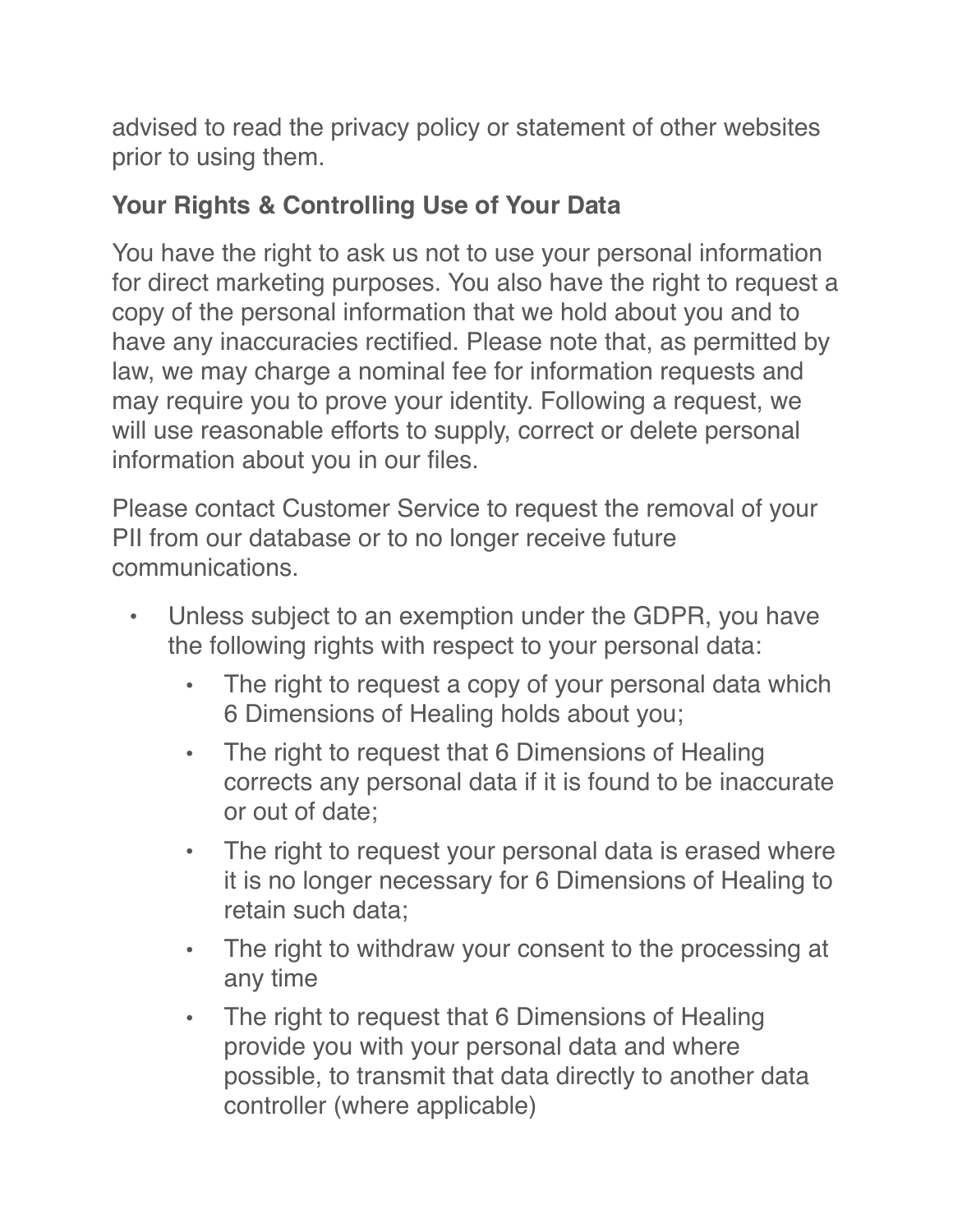- The right, where there is a dispute in relation to the accuracy or processing of your personal data, to request a restriction is placed on further processing;
- The right to object to the processing of personal data, (where applicable) only applies where processing is based on legitimate interests (or the performance of a task in the public interest/exercise of official authority); direct marketing and processing for the purposes of scientific/historical research and statistics
- The right to lodge a complaint with the Information Commissioners Office.

To exercise all relevant rights and for queries of complaints please contact us at [info@6dhealing.com](mailto:info@6dhealing.com) with subject "Request My Data Removal<sup>"</sup>

## **Functionality of the Website(s)**

To use all features and functions available on the website, you may be required to submit certain data. You may restrict your internet browser's use of Cookies. For more information, please see the "Cookies" clause below.

# **Cookies**

Cookies are small text files that can store information. There are two types of cookies: session cookies and persistent cookies. Session cookies expire when you close your browser, and persistent cookies stay on your computer until you delete them. 6 Dimensions of Healing may use both session and persistent cookies to customize your web experience, analyze web traffic, and to improve our range of products and services. 6 Dimensions of Healing uses cookies and web beacons in the delivery of display advertisements to our website visitors and to our partner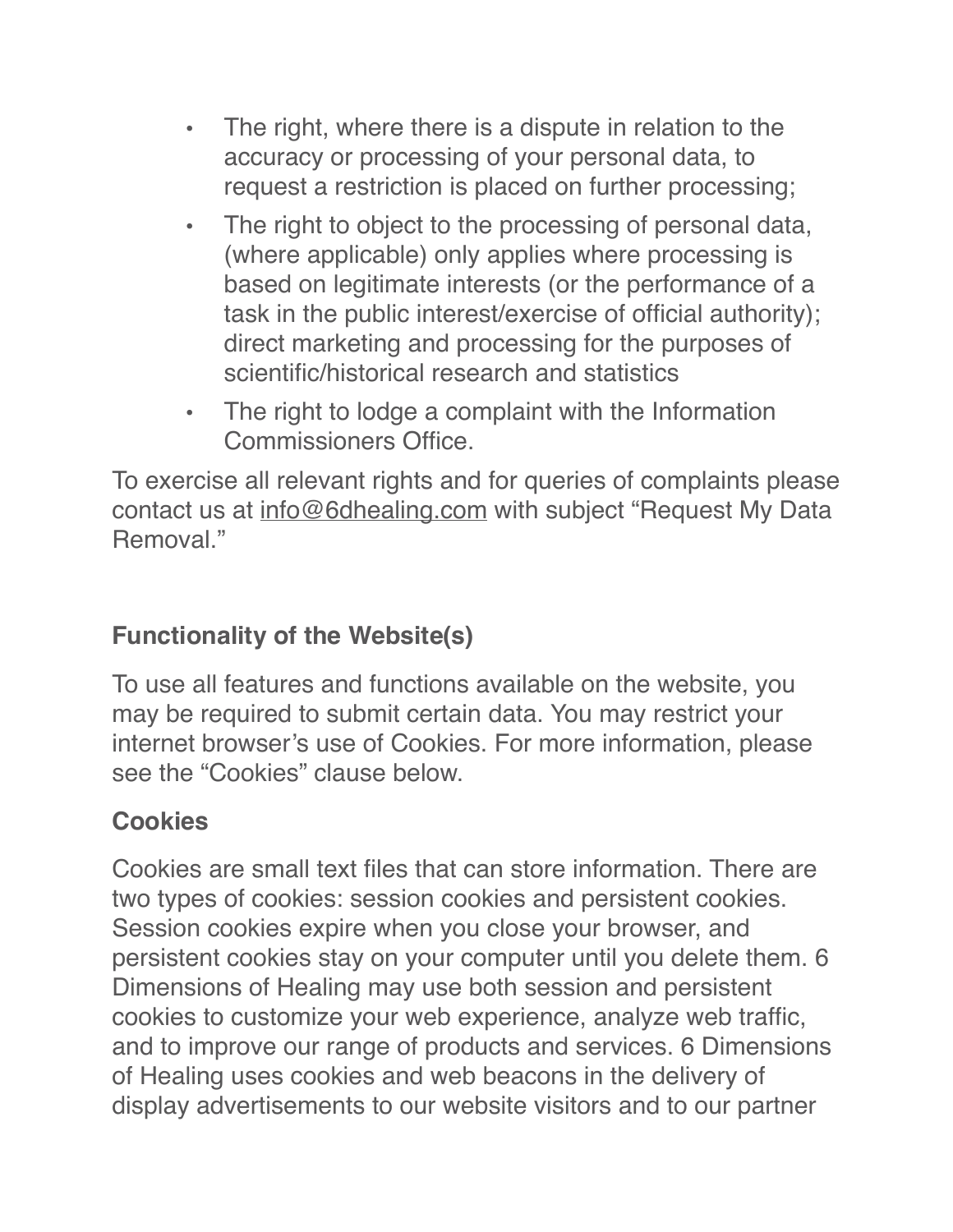website visitors on various sites across the internet. 6 Dimensions of Healing has carefully chosen these cookies and has taken steps to ensure that your privacy is protected and respected at all times.

All cookies used by our website(s) are used in accordance with the current UK and EU Cookie Law and before a cookie is placed on your computer, you will be presented with a message requesting a better experience and service to you. You may, if you wish, deny consent to the placing of cookies; however certain features of our website(s) may not function fully or as intended.

To disable the Google Analytics cookie and other third party web analytics service provider cookies, you can choose to have your browser notify you when cookies are being written to your computer or accessed, or you can disable cookies. By default, most internet browsers accept cookies but this can be changed. For further details, please consult the help menu in your internet browser.

You can choose to delete cookies at any time however, you may lose any information that enables you to access our website(s) more quickly and efficiently including, but not limited to, personalization settings.

## **Security**

Data security is of great important to 6 Dimensions of Healing and to protect your data, we have put in place suitable physical, electronic, and managerial procedures to safeguard and secure data collected via this website.

If you create an account with password access, you are responsible for keeping your password confidential. It is recommended your password use both upper-case and lowercase letters, inclusion of one or more numerical digits, and